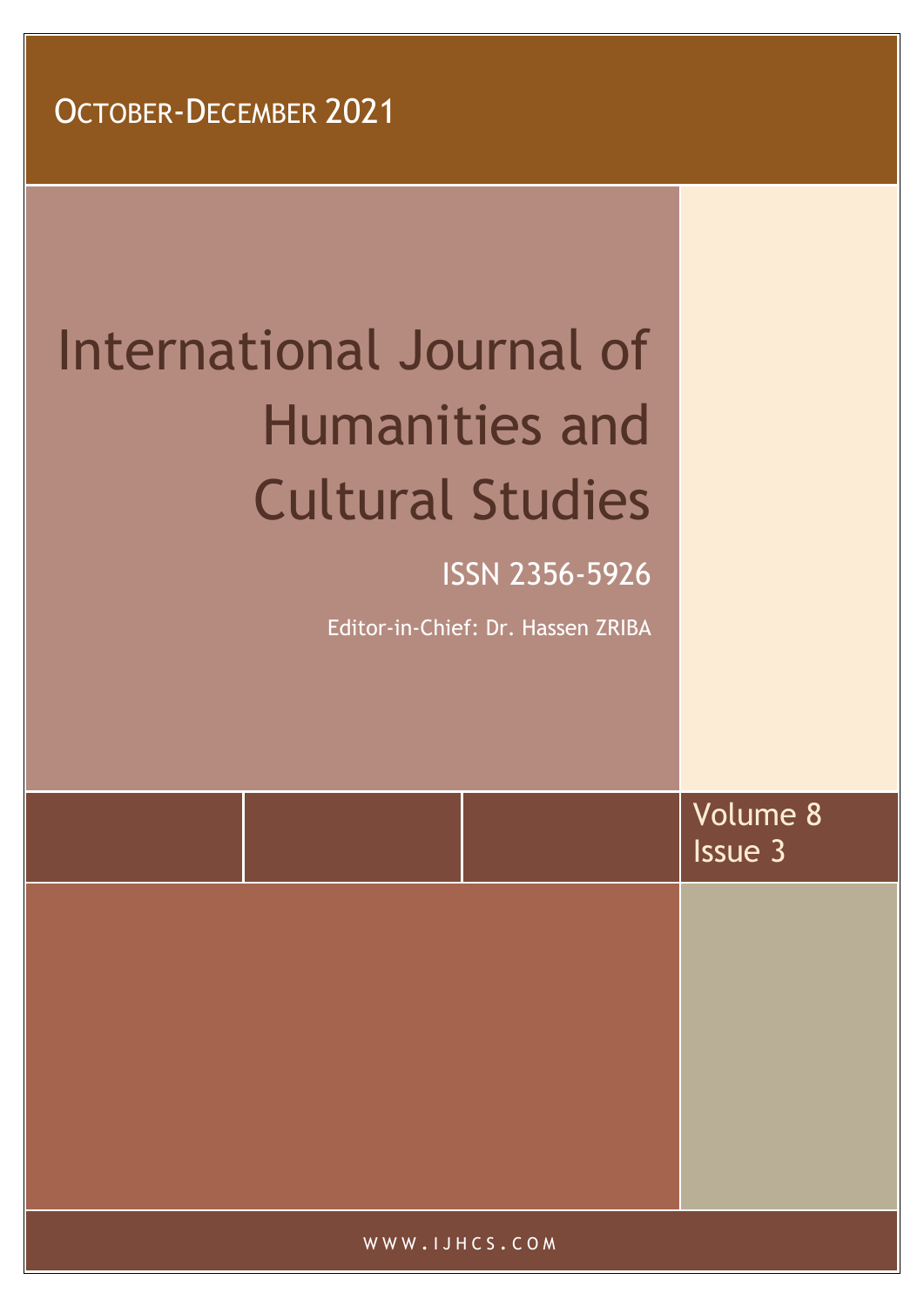# **Editorial Board**

# **Dr. Hassen Zriba Najoua Chalbi Najoua Chalbi Najoua Chalbi**

**Editor-in-Chief Managing Editor** 

| *Emeritus Professor Ralph Grillo                 | *Dr. Syed Zamanat Abbas                                   |  |
|--------------------------------------------------|-----------------------------------------------------------|--|
| <b>University of Sussex, UK</b>                  | Salman Bin Abdulaziz University, Saudi                    |  |
|                                                  | <b>Arabia</b>                                             |  |
| *Professor Muhammad Asif                         | *Dr. Santosh Kumar Behera                                 |  |
| Riphah International University, Pakistan        | Sidho-Kanho-Birsha University, India                      |  |
| * Dr. Nizar Zouidi                               | *Dr. P. Prayer Elmo Raj                                   |  |
| <b>University of Gafsa, Tunisia</b>              | Pachaiyappa's College, India                              |  |
| *Professor Pacha Malyadri                        | *Omid Akhavan                                             |  |
| Osmania University, Andhra Pradesh, India        | <b>Imam Ali University, Iran</b>                          |  |
| <i><b>*Haron Bouras</b></i>                      | *Loredana Terec-Vlad                                      |  |
| Mohamed Cherif Messadia University, Souk-        | Stefan cel Mare University, Romania                       |  |
| Ahras Algeria                                    |                                                           |  |
| *Professor Jason L. Powell                       | *Dr. Shama Adams                                          |  |
| <b>University of Chester, UK</b>                 | <b>Curtin University, Australia</b>                       |  |
| *Professor Ali H. Raddaoui                       | *Mansour Amini                                            |  |
| <b>University of Wyoming, USA</b>                | <b>The Gulf College, Oman</b>                             |  |
| *Dr. Mohamed El-Kamel Bakari                     | *Mohd AB Malek Bin MD Shah                                |  |
| University of King Abdulaziz, Saudi Arabia       | Universiti Teknologi Mara, Malaysia                       |  |
| *Dr. Solange Barros                              | *Mark B. Ulla                                             |  |
| <b>Federal University of Mato Grosso, Brazil</b> | <b>Saturnino</b><br><b>Urios</b><br>University,<br>Father |  |
|                                                  | <b>Philipinnes</b>                                        |  |
| *Dr. Salah Belhassen                             | * Dr. Anouar Bennani                                      |  |
| <b>University of Gafsa, Tunisia</b>              | <b>University of Sfax, Tunisia</b>                        |  |
| *Dr. Nodhar Hammami Ben Fradj                    | *Shuv Raj Rana Bhat                                       |  |
| <b>University of Kairouan, Tunisia</b>           | Central Department of English Kirtipur,                   |  |
|                                                  | Kathmandu, Nepal                                          |  |
| *Dr. Arbind Kumar Choudhary                      | *Erika Ashley Couto                                       |  |
| Rangachahi College, Majuli , Assam, India        | <b>University of Concordia, Canada</b>                    |  |
| *Dr. Amitabh Vikram Dwivedi                      | *Md. Amir Hossain                                         |  |
| University of Shri Mata Vaishno Devi, India      | <b>IBAIS University, Bangladesh</b>                       |  |
| *Dr. Baliram Namdev Gaikwad                      | * Dr. Elvan Mutlu                                         |  |
| <b>University of Mumbai, India</b>               | <b>University of Kent, UK</b>                             |  |
| *Dr. Abdullah Gharbavi                           | *Syed S. Uddin-Ahmed                                      |  |
| Payame Noor University, Iran                     | <b>St. John's University, USA</b>                         |  |
| *Dr. Al Sayed Mohamed Aly Ismail                 | * Mansour Amini                                           |  |
| <b>Bin Abdualziz University, Saudi Arabia</b>    | The Gulf College, Oman                                    |  |
| *Dr. Nidhi Kesari                                | * Nick J. Sciullo                                         |  |
| <b>University of Delhi, India</b>                | <b>Georgia State University, USA</b>                      |  |
| *Dr. Raghvendra Kumar                            | <i><b>*Javed Akhter</b></i>                               |  |
| <b>LNCT Group of College Jabalpur, India</b>     | University of Balochistan Quetta Balochistan,             |  |
|                                                  | <b>Pakistan</b>                                           |  |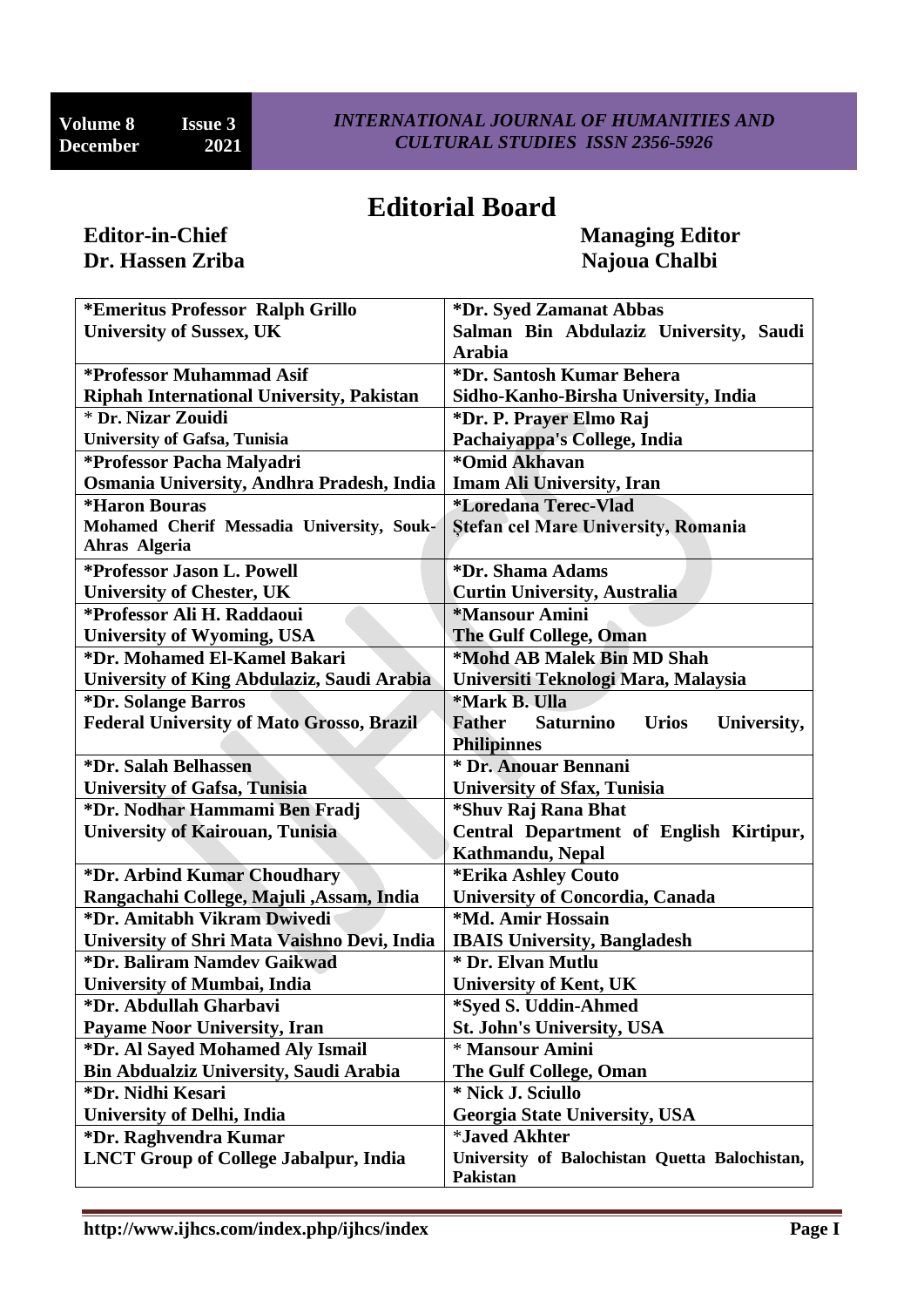Ì

#### *INTERNATIONAL JOURNAL OF HUMANITIES AND CULTURAL STUDIES ISSN 2356-5926*

| *Dr. Chuka Fred Ononye<br>Alvan Ikoku Federal College of Education,<br><b>Nigeria</b> | *Shataw Naseri<br>University of Shahid Beheshti in Iran |  |
|---------------------------------------------------------------------------------------|---------------------------------------------------------|--|
| * Dr. Abdelhak Mejri                                                                  | *Manoj Kr. Mukherjee                                    |  |
| <b>Institut Supérieur des Langues, Tunis,</b>                                         | Visva Bharati University,<br>Santiniketan,              |  |
| <b>Tunisia</b>                                                                        | <b>West Bengal, India</b>                               |  |
|                                                                                       |                                                         |  |
| <i>*Taher Ben Khalifa</i>                                                             | Dr. Hassen Rebhi                                        |  |
| <b>Industrial</b><br><b>Vocational</b><br>Al<br><b>Qunfudah</b>                       | <b>University of Gafsa, Tunisia</b>                     |  |
| Institute, KSA, Saudi Arabia                                                          |                                                         |  |
|                                                                                       |                                                         |  |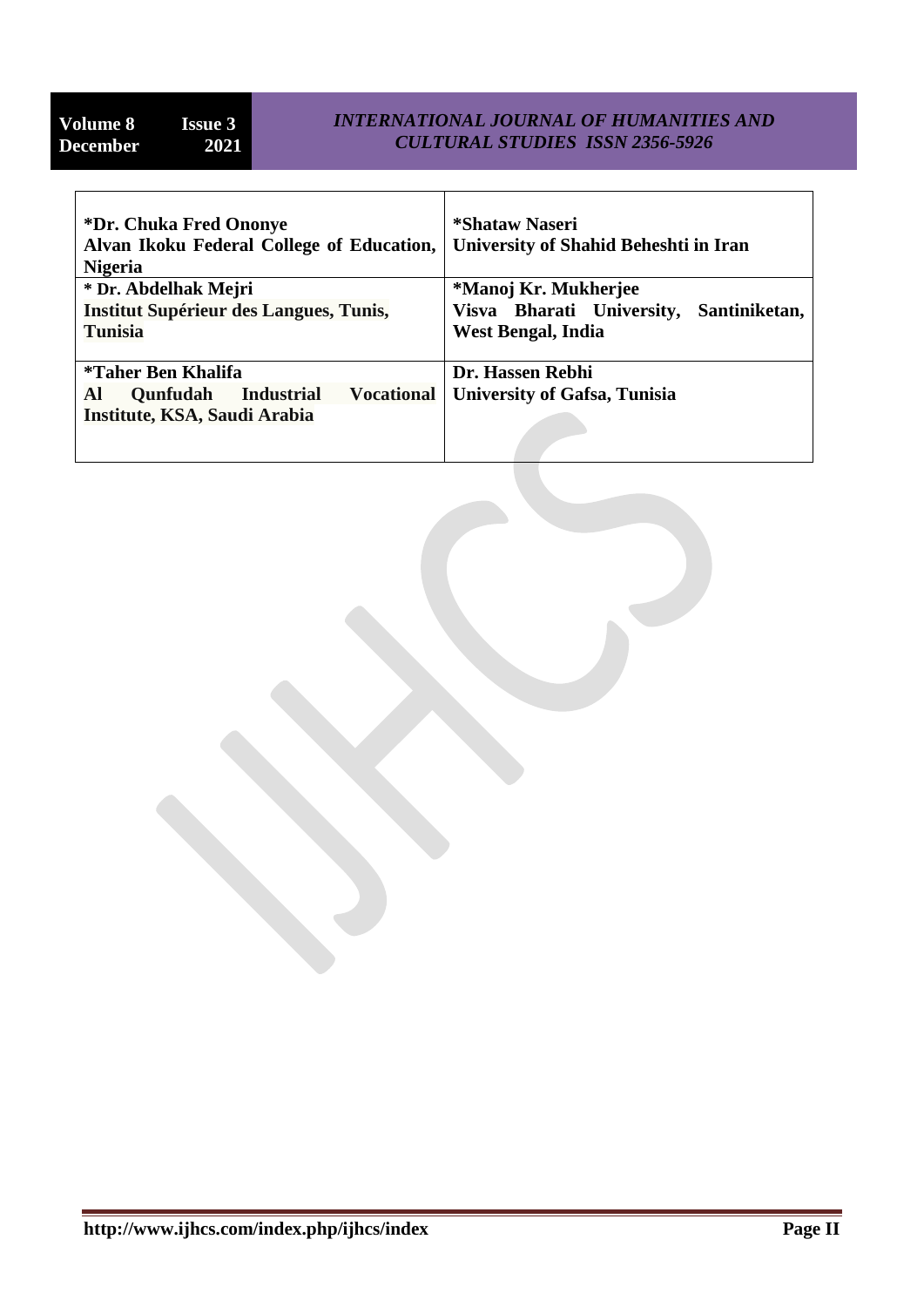### **Table of Contents**

| <b>Editorial</b>                                                                                                                      |
|---------------------------------------------------------------------------------------------------------------------------------------|
| 1) The Poem "Argument" or the parable that unveils the original Argument for white hegemony from<br>yesterday to today                |
| 2) Images of Veiled Women in Mohja Kahf's The Girl in the Tangerine Scarf<br>.20                                                      |
| 3) The Discourse of Power in <i>Hamlet</i> and <i>The Tempest</i> by William Shakespeare                                              |
| 4) Extracting a few Topoi examples from Blaise Pascal's thoughts<br>.39                                                               |
| 5) The complementary relationship between linguistics and IT The Extraction of Logical Connectors<br>in the Thoughts of Blaise Pascal |
| 6) Ecological Wisdom in the Spatial Construction of Traditional Villages in Oasis: A Case Study of<br>Grape Village In Turpan, China  |
|                                                                                                                                       |
| 7) Negative Transfer of Meaning in Translated Literary Texts by Tunisian EFL Students<br>.77                                          |
| 8) The Quest for Identity through the Memory of Rape in Assia Djebar's Fantasia and Toni<br>Morrison's Beloved<br>. 97                |
| 9) Problematizing Speaking Assessment<br>.108                                                                                         |
| 10) Language Teaching Standards at the Center of Opposite Language Teaching Theories:<br>Mentalism vs. Behaviorism                    |
| 11) Consuming Jamu as Local Wisdom to Fight for Covid-19 Pandemic in Indonesia                                                        |